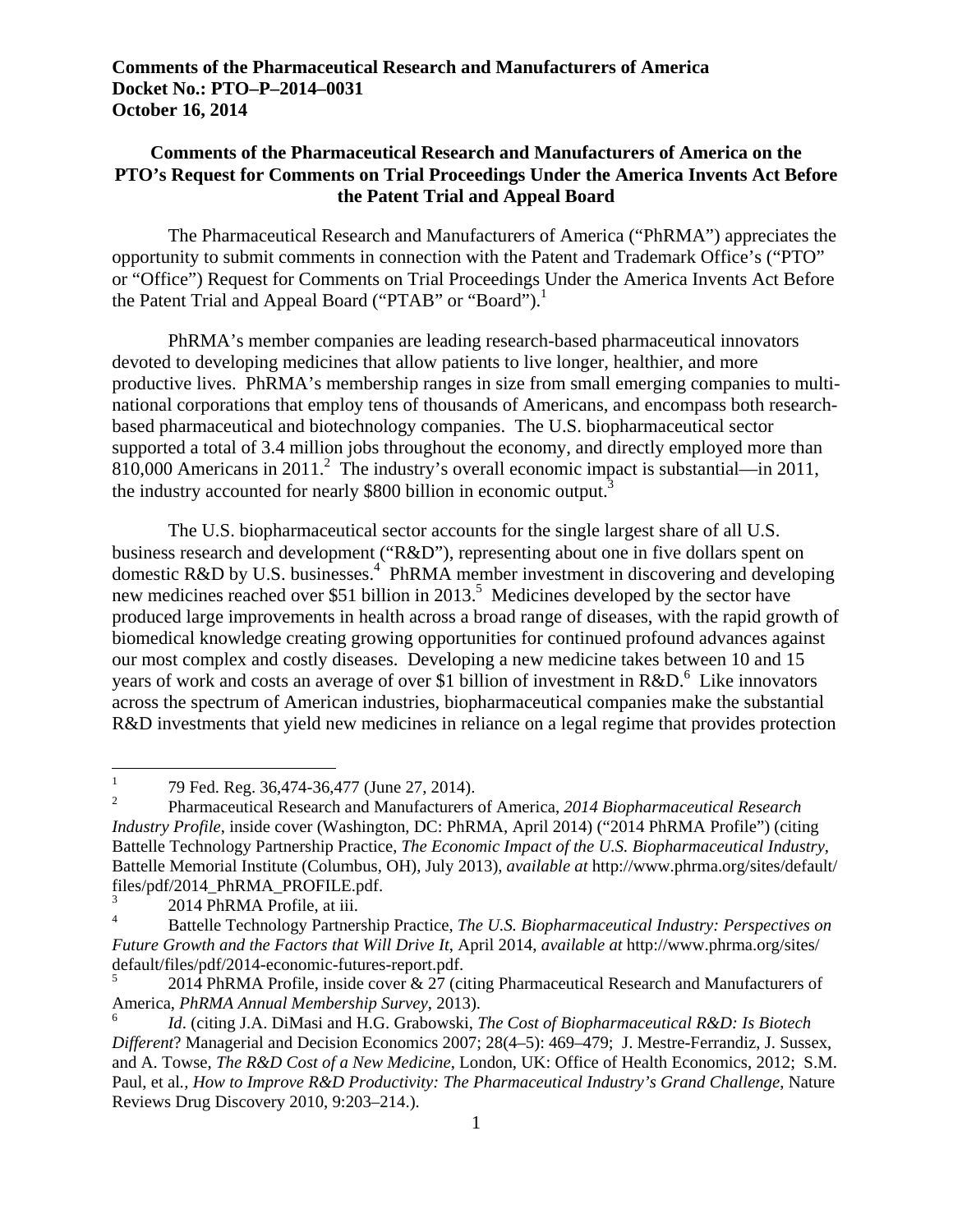requirements.<sup>7</sup> for any resulting intellectual property. Our companies rely on patents to protect their inventions and provide an opportunity to recover their research investments. But patents are particularly important to biopharmaceutical innovation given the research-intensive nature of this sector and the substantial investment needed to discover and develop products that meet FDA approval

Bringing new and improved life-saving and life-improving products to people is the central role of our member companies. Because intellectual property is critical to carrying out this mission, PhRMA members appreciate the efforts of the PTO to revisit its rules and practices regarding trial proceedings under the America Invents Act ("AIA") before the PTAB and the opportunity to offer its perspective on these proceedings. In PhRMA's view, several of the PTO's rules and practices should be modified to address due process and fairness concerns.

## **I. The PTAB's Trial Proceedings Should Be Modified To Ensure Fairness To Patent Owners.**

The rules and practices governing the PTAB's trial proceedings have resulted in PTAB proceedings that appear unfair to patent owners. This is contrary to due process, the AIA, and the U.S. patent system.

[AIA] is to create a patent system that is clearer, fairer, more transparent, and more objective."<sup>10</sup> Patent owners' rights in their issued patents are protected by the due process guarantees of the Fifth Amendment.<sup>8</sup> This protection is fundamental and was not diminished by the AIA. Instead, as Senator Leahy explained, the purposes of the Leahy-Smith AIA were to "establish a more efficient and streamlined patent system that will improve patent quality and limit unnecessary and counterproductive litigation costs, while making sure no party's access to court is denied."<sup>9</sup> As Senator Kyl further explained, "[t]he overarching purpose and effect of the This emphasis on due process and fairness is essential to the U.S. patent system. The U.S. patent system is based on providing patent owners with a high quality initial examination process resulting in a substantial and predictable property right that is not subject to unnecessarily duplicative proceedings, so as to foster the investment necessary to bring the technology to the public and achieve the objectives of the patent system. The PTAB's trial proceedings should be structured to reflect this.

and Access to New Pharmaceuticals, 5 J. INT'L ECONOMIC L. 849 (2002). <sup>7</sup>*See* Claude Barfield & John E. Calfee, *Biotechnology and the Patent System: Balancing Innovation and Property Rights*, at 1-2 (AEI PRESS 2007) ("Without patent protection, investors would see little prospect of profits sufficient to recoup their investments and offset the accompanying financial risk."), *available at* http://www.aei.org/files/2007/09/25/20080818\_BiotechandthePatent.pdf.; *see generally* Battelle Technology Partnership Practice, *The U.S. Biopharmaceutical Industry: Perspectives on Future Growth and the Factors that Will Drive It*, April 2014; Henry Grabowski, *Patents, Innovation* 

*a*<sup>t</sup>No person shall . . . be deprived of . . . property, without due process of law." U.S. CONST. amend. V.

<sup>9 157</sup> Cong. Rec. S5322, S5327 (daily ed. Sept. 6, 2011) (statement of Sen. Patrick Leahy).

<sup>157</sup> Cong. Rec. S5319 (daily ed. Sept. 6, 2011) (statement of Sen. Jon Kyl).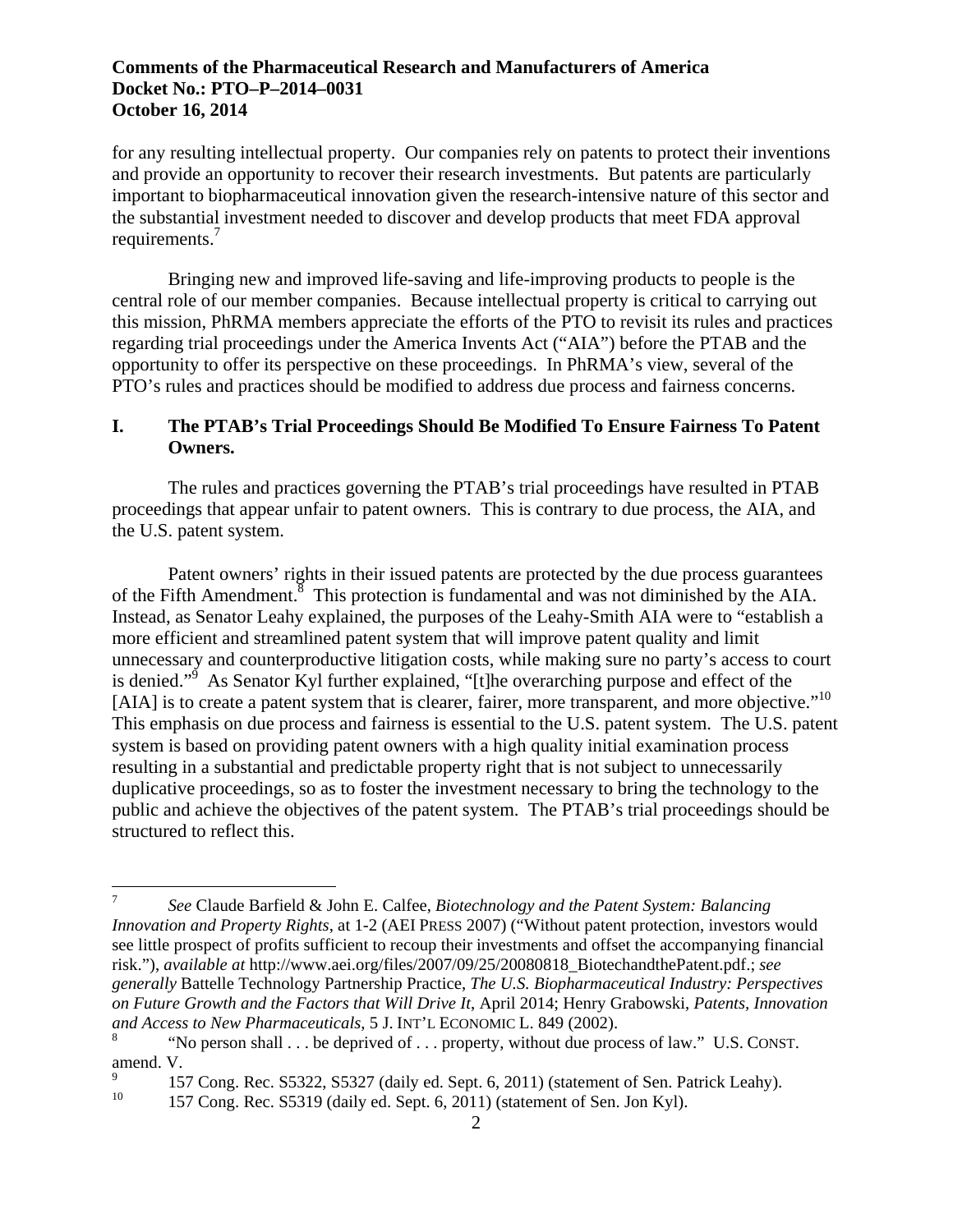appear to provide a neutral forum, and instead favor patent challengers over patent owners.<sup>14</sup> However, as currently structured, the rules and practices governing the PTAB's trial proceedings for an *inter partes* review ("IPR") and post-grant review ("PGR") do not appear to provide sufficient fairness and due process to patent holders. For example, the overwhelming majority of petitions for IPR have been granted,<sup>11</sup> the majority of the challenged claims have not been found patentable,<sup>12</sup> and as far as PhRMA is aware, all but one motion to amend challenged claims has been denied.13 These statistics suggest that the PTAB's trial proceedings do not Such statistics devalue the efforts of the PTO's examiners and also are likely to undermine confidence in the PTO's initial patent examination process, particularly when combined with the PTAB's use of a broadest reasonable interpretation ("BRI") claim construction standard that disregards patent prosecution history.

The PTAB appears to make the improper assumption that only "bad" patents are challenged in IPR or PGR proceedings, when instead it is more likely that only *valuable* patents are challenged in an IPR or PGR. This potential bias was underscored by recent comments by the chief judge of the PTAB that "the purpose of the these proceedings is 'death squads,' which is to say, to identify some limited number of patents and claims where the claims are

<sup>11</sup> Patent Trial and Appeal Board, AIA Progress Statistics (as of Oct. 9, 2014), *available at*  http://www.uspto.gov/ip/boards/bpai/stats/aia\_statistics\_10\_09\_2014.pdf.<br><sup>12</sup> As of May 1, 2014, out of 2,874 claims challenged in IPRs (and 1,900 instituted), only 5% of

challenged claims were found patentable by the PTAB (8% of instituted claims); 25% of instituted claims were found unpatentable, 22% of instituted claims were cancelled or disclaimed, and 46% of claims were settled or otherwise disposed. *See* U.S. PTO, AIA Trial Roundtables Slides, Denver, CO, at slide 9 (May 8, 2014), *available at* http://www.uspto.gov/ip/boards/bpai/ptab\_roundtable\_slides\_may\_update 20140503.pdf; *see also* Cooley LLP, Inter Partes *Review Proceedings*, at 16 (as of June 8, 2014) (reporting a complete invalidation rate of 31% for inter partes reexaminations and 66% for IPR proceedings), *available at* http://www.cooley.com/files/cooley-proprietary-ipr-database.pdf.

<sup>13</sup>*See* Final Written Decision, *Int'l Flavors & Fragrances Inc. v. United States*, IPR2013-00124, Paper No. 12 (P.T.A.B. May 20, 2014) (granting unopposed motion by United States to cancel and substitute claims).

 September/October 2014, at 34, 34-35, 36-37, *available at* http://www.americanbar.org/publications/ 14 A recent article states, "[r]ecent statistics show that the PTAB strongly favors the petitioner," and "[o]nce a petition is granted, the outcome highly favors the petitioner." Paul J. Korniczky  $\&$  Elias P. Soupos, *Considerations for Using Post-Grant Proceedings to Attack Patent Validity*, LANDSLIDE landslide/2014-15/september-october/considerations\_using\_postgrant\_proceedings\_attack\_patent validity.html#ref3 (citing PTO IPR statistics showing "about 80 percent of petitions to invalidate at least some of the claims in a patent are granted," "[a]bout 60 percent of all challenged claims are being reviewed," "[i]n about 70 percent of IPR trials, all instituted claims were canceled," "[i]n almost all of the remaining trials, at least some of the instituted claims were canceled," and overall "approximately 90 percent of the challenged claims [are] being canceled"). The article's authors also show that the rate of filing petitions is increasing, and that Bio/Pharma patents have had the highest IPR petition institution rate, at nearly 85%. *Id.* at 34-35, Figs. 1 & 3.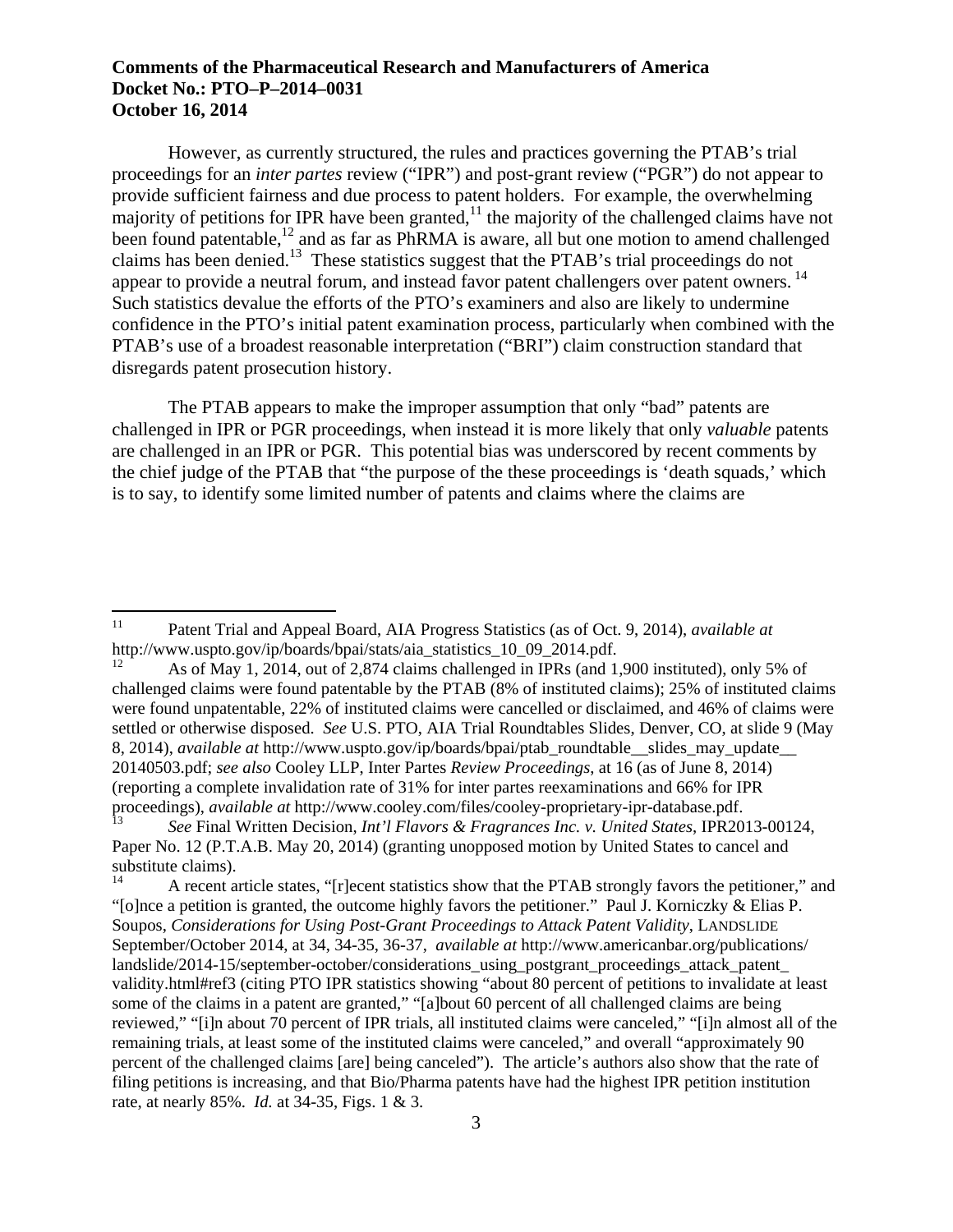some 'death squadding,' we wouldn't be doing what the statute calls on us to do."<sup>15</sup> unpatentable and make sure they are removed" and that "[i]f [the PTAB] weren't, in part, doing

As discussed below in these comments, many of the AIA PTAB rules and practices should be revised in order to abide by the AIA's mandate of fair and objective proceedings. As addressed below, the AIA provides that the PTO Director (and not the PTAB) institutes an IPR or PGR, <sup>16</sup> and that the Director has the ability to deny such institution.<sup>17</sup> According to the AIA, the PTAB's responsibilities are limited to conducting IPRs and PGRs that have already been instituted.<sup>18</sup> This statutory framework clearly envisions a fair proceeding in which decisions on institution and merits are separated, bias is minimized, and due process is protected.

Due process protections are particularly important in proceedings that are only appealable to the Federal Circuit, such as IPR and PGR proceedings. Under 35 U.S.C. § 145 and 35 U.S.C. § 146, parties dissatisfied with a PTAB examination appeal or derivation decision may bring a civil action in a district court rather than appealing to the Federal Circuit. Such district court actions allow parties to supplement the record with additional evidence and witness testimony. However, despite the current limitations on evidence that may be presented in an IPR or PGR proceeding described below, these district court actions are not available after the PTAB issues a final decision in an IPR or PGR proceeding, and the record may not be supplemented in an appeal to the Federal Circuit. Further underscoring the need for due process is the preclusion for patent owners that may result from PTAB final written decisions.<sup>19</sup> PTAB trial proceeding rules

<sup>15</sup> PTAB Chief Judge James Donald Smith, Patent Public Advisory Committee quarterly meeting, morning session 2 webcast at 50:04-53:10 (Aug. 14, 2014), *available at* http://new.livestream.com/ uspto/PPAC20140814; *see also* Ryan Davis, *PTAB's 'Death Squad' Label Not Totally Off-Base, Chief Says*, LAW360, Aug. 14, 2014, http://www.law360.com/articles/567550/ptab-s-death-squad-label-nottotally-off-base-chief-says.

<sup>16</sup>*See* 35 U.S.C. § 314(b) ("[t]he Director shall determine whether to institute an inter partes review"); *id.* § 324(c)("[t]he Director shall determine whether to institute a post-grant review").

<sup>17</sup>*See* 35 U.S.C. § 325(d) ("In determining whether to institute or order a proceeding under this chapter [PGR], chapter 30, or chapter 31 [IPR], the Director may take into account whether, and reject the petition or request because, the same or substantially the same prior art or arguments previously were presented to the Office.").

<sup>18</sup>*See* 35 U.S.C. § 316(c) ("The Patent Trial and Appeal Board shall, in accordance with section 6, conduct each inter partes review instituted under this chapter."); *id*. § 326(c) ("The Patent Trial and Appeal Board shall, in accordance with section 6, conduct each post-grant review instituted under this chapter.").

<sup>19</sup>*See, e.g.*, 37 C.F.R. § 42.73(d)(3) ("A patent applicant or owner is precluded from taking action inconsistent with the adverse judgment, including obtaining in any patent: (i) A claim that is not patentably distinct from a finally refused or canceled claim; or (ii) An amendment of a specification or of a drawing that was denied during the trial proceeding, but this provision does not apply to an application or patent that has a different written description."); *Rules of Practice for Trials Before the Patent Trial and Appeal Board and Judicial Review of Patent Trial and Appeal Board Decisions*, 77 Fed. Reg. 48,612, 48,647, 48,649 (Aug. 14, 2012) ("The Office will examine a claim presented in a subsequent proceeding on the merits and apply the [patent owner] estoppel if the claim is not patentably distinct from the finally refused or cancelled claim, similar to a ground of rejection based on *res judicata* (*see, e.g.*, MPEP § 706.03(w)).").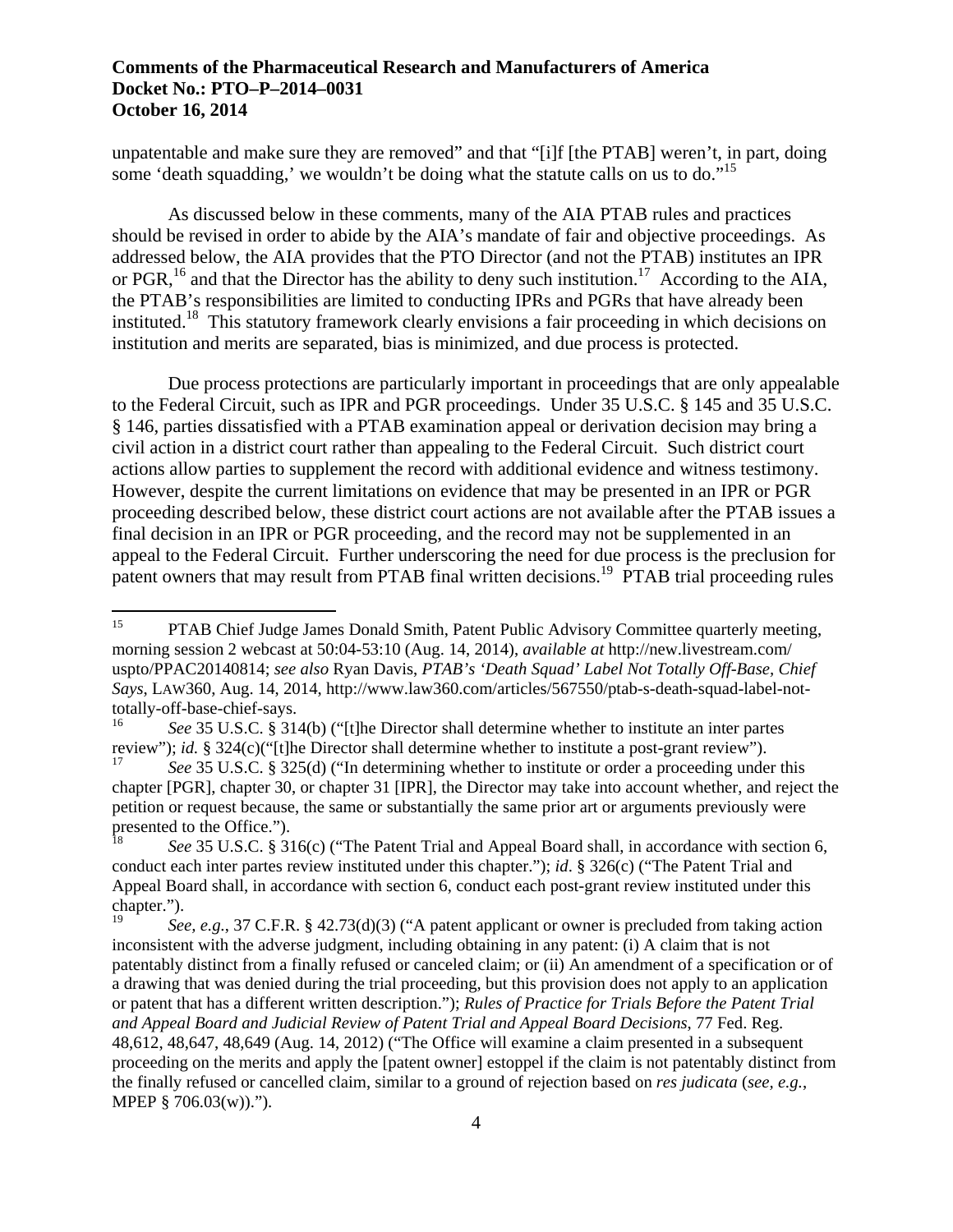and practices therefore risk erroneously depriving patent owners of their valuable patent rights, in violation of the requirements of due process and in contravention of the intent of the AIA. Additional procedural safeguards are needed in order to make sure that patent owners are provided with a sufficient opportunity to be heard.

The PTO's focus on the speed of IPR and PGR proceedings, rather than on the objectivity and due process afforded in those proceedings, appears to have driven its IPR and PGR rules and procedures, which has unfairly skewed IPR and PGR proceedings against patent owners. Many of PhRMA's specific comments below result from this. In order to ensure that AIA PTAB proceedings are fair and satisfy due process requirements, PhRMA urges the PTO to modify its rules and procedures as described below.

### **Claim Construction Standard**

1

## **1. The PTAB's procedures should be revised to use the** *Phillips* **claim construction standard and not the broadest reasonable interpretation standard.**

As per PhRMA's previously submitted comments, $^{20}$  the broadest reasonable interpretation ("BRI") claim construction standard should not be used when construing claims in PTAB proceedings under the AIA. The PTAB should construe claims in a manner consistent with a court claim construction analysis under *Phillips v. AWH Corp.*, 415 F.3d 1303 (Fed. Cir. 2005) (en banc). The PTAB trial procedures are quasi-adjudicative procedures rather than continuing prosecutions of patent applications; $^{21}$  therefore, the claim construction standard used for these adjudicative proceedings should be the same as that used by courts.

deciding whether to institute an IPR or PGR. $^{22}$ The use of BRI in PGR and IPR proceedings is inconsistent with the AIA, because using BRI requires the PTO to ignore prosecution history when construing claims. The AIA does not dictate that, and even provides that the PTO may take prosecution history into account when

Disregarding prosecution history by using BRI is also inefficient. The prosecution history includes the prior interaction between the patent applicant and the PTO and is a record that guides court interpretation. Ignoring this prosecution history unduly elongates and complicates IPR and PGR proceedings, leads to instituting more proceedings than necessary,

<sup>20</sup>*See Comments of the Pharmaceutical Research and Manufacturers of America in Response to the PTO's Request for Comments on Implementation of Trial Proceedings Described in the America Invents Act*, Docket Nos: PTO-P-2011-0082, -0083, -0084, -0086, -0094 (filed Apr. 10, 2012) ("April 2012 PhRMA Comments").<br><sup>21</sup> The America I

<sup>21</sup> The America Invents Act "converts inter partes reexamination from an examinational to an adjudicative proceeding, and renames the proceeding 'inter partes review.'" H.R. Rep. No. 112-98, pt. 1, at 46-47 (2011).

<sup>22</sup>*See* 35 U.S.C. § 325(d) ("In determining whether to institute or order a proceeding under this chapter [PGR], chapter 30, or chapter 31 [IPR], the Director may take into account whether, and reject the petition or request because, the same or substantially the same prior art or arguments previously were presented to the Office.").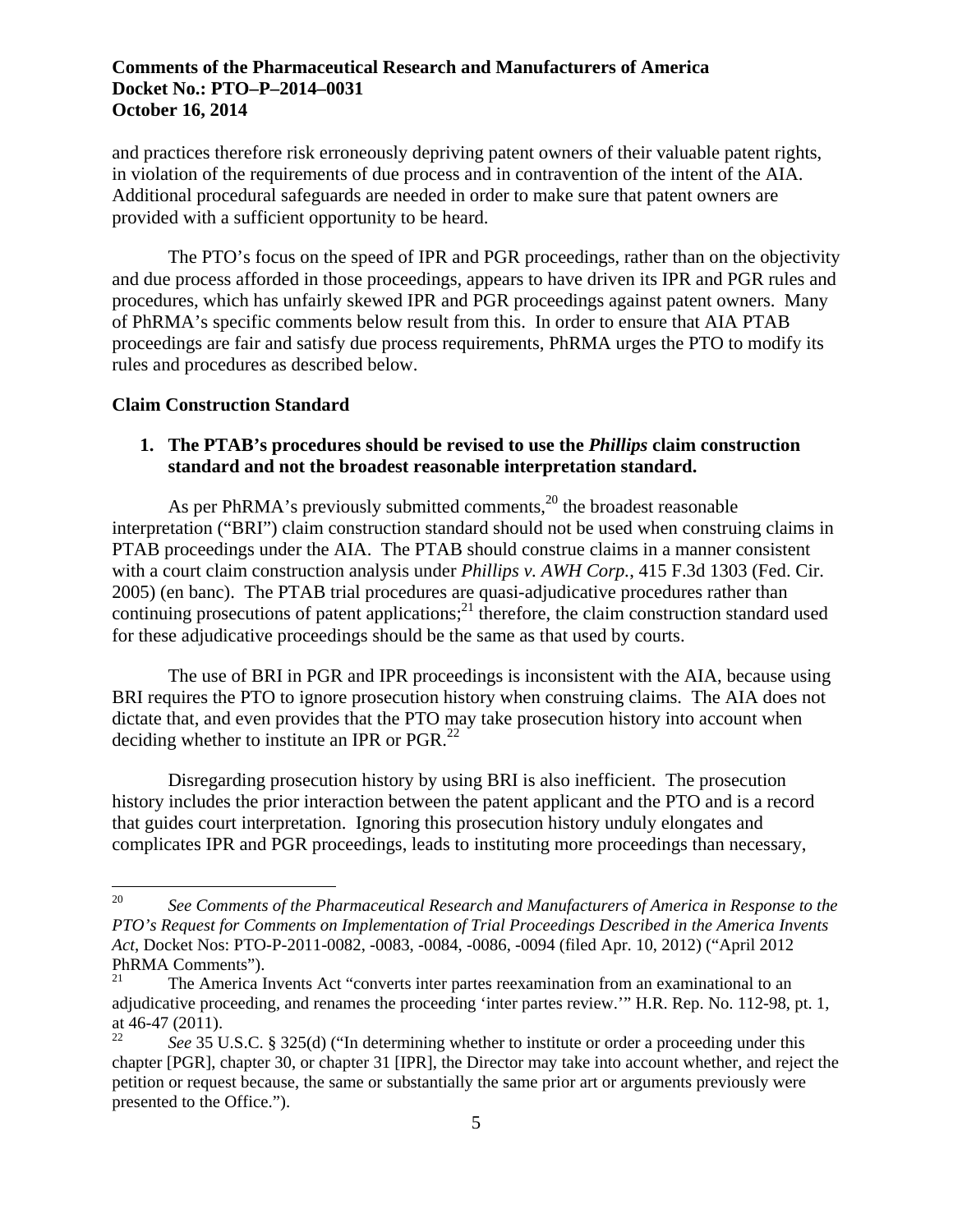undermines the public notice function of the prosecution history, and unfairly requires patent owners to defend claims as if they were broader than the claims narrowed and granted during prosecution. Using a *Phillips*-type claim construction standard would be more efficient and more consistent with the AIA.

The PTO's apparent rationale for using a BRI standard was that claims could be amended in an IPR or PGR, as in a patent's original prosecution.<sup>23</sup> However, the AIA provides only one opportunity for a patent owner to amend claims in an IPR or PGR proceeding as a matter of right, $^{24}$  unlike the multiple opportunities for amendment in prosecution or reexamination. Furthermore, as discussed below in topic no. 2, in practice, patent owners have been essentially unable to amend their claims.<sup>25</sup> This further highlights the more adjudicative (rather than examinational) aspect of IPR and PGR proceedings and provides additional support for the use of a *Phillips*-type construction.

that most patents subject to an IPR also have been asserted in district court litigation.<sup>27</sup> The different claim construction standards applied in court proceedings versus IPR or PGR proceedings prevent IPR and PGR from serving as real alternatives to court litigation. This frustrates one of the purposes of the AIA, which was to "streamline the current 'inter partes' system so that it will be a more efficient alternative to litigation."<sup>26</sup> Instead, it has been reported Therefore, patent owners are being forced into duplicative proceedings with different standards potentially leading to inconsistent and unpredictable results. Use of these two different standards is also fundamentally unfair to patent owners because it results in a broader claim construction when invalidity is being evaluated at the PTAB but a narrower construction when infringement is an issue at the district court.

Furthermore, in order to enhance efficiency and predictability, if a court has already construed a claim term that is the subject of an IPR or PGR, then the PTAB should adopt that construction in order to avoid inconsistent results. Without such a rule, a patent claim could be

<sup>23</sup>*Changes to Implement Inter Partes Review Proceedings, Post-Grant Review Proceedings, and Transitional Program for Covered Business Method Patents*, Final Rule, 77 Fed. Reg. 48,680, 48,697 (Aug. 14, 2012) (listing "[t]he typical justifications for using the 'broadest reasonable interpretation standard'" as including "particularly the ability to amend claims").

<sup>24</sup> See 35 U.S.C. § 316(d)(1) (in an IPR, "the patent owner may file 1 motion to amend the patent"); *id.* § 326(d)(1) (in a PGR, "the patent owner may file 1 motion to amend the patent").

<sup>26</sup> 25 As far as PhRMA is aware, only one motion to amend claims has been granted. *See* Final Written Decision, *Int'l Flavors & Fragrances Inc. v. United States*, IPR2013-00124, Paper No. 12 (P.T.A.B. May 20, 2014) (granting unopposed motion by United States to cancel and substitute claims).

 $27\,$ 26 157 Cong. Rec. S1348, S1350 (daily ed. Mar. 8, 2011) (statement of Sen. Patrick Leahy).

<sup>27</sup>*See* RPX Corporation, *2013 NPE Litigation Report*, at 41 (Charts 63 and 64 showing that over 97% of all non-practicing entity ("NPE") patents and 70% of all operating company patents subject to an IPR have been asserted in U.S. district court), *available at* http://www.rpxcorp.com/wp-content/uploads/ 2014/01/RPX-2013-NPE-Litigation-Report.pdf; *see also* Paul J. Korniczky & Elias P. Soupos, *Considerations for Using Post-Grant Proceedings to Attack Patent Validity*, LANDSLIDE, September/October 2014, at 34, 35, *available at* http://www.americanbar.org/publications/landslide/2014- 15/september-october/considerations\_using\_postgrant\_proceedings\_attack\_patent\_validity.html#ref3 (citing PTO statistics that 80-90% of petitions are also in litigation in district courts).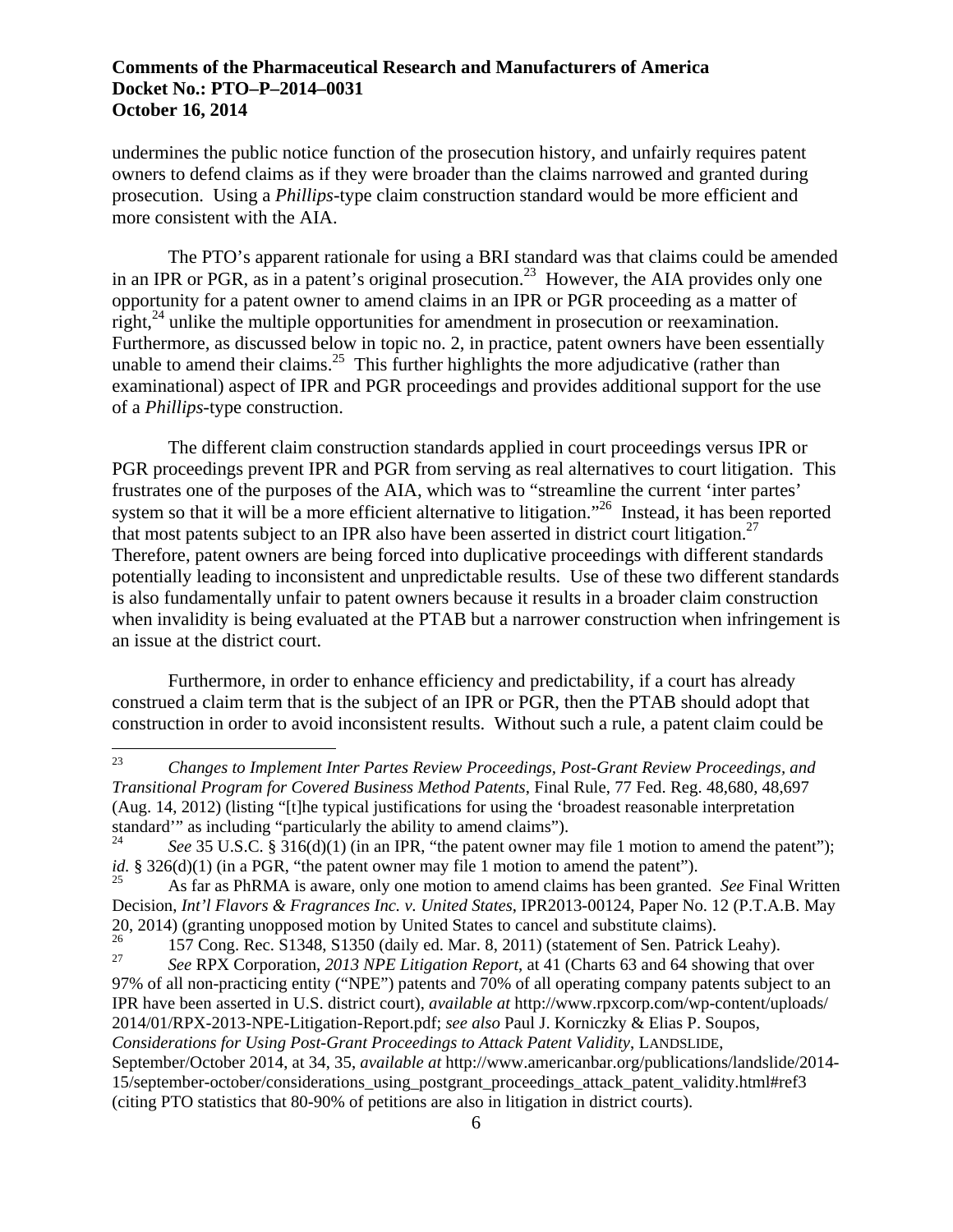found valid and infringed by a district court under a *Phillips*-type construction while the same claim could be found invalid under the PTAB's BRI standard. These inconsistent results cause uncertainty, undermine the public notice function of patents, and diminish patent rights.

### **Motion To Amend**

 $\overline{a}$ 

### **2. The PTAB should freely allow motions to amend patent claims.**

noted above, as far as PhRMA is aware, all but one motion to amend has been denied. $^{28}$ In conjunction with employing the *Phillips*-type claim construction described in topic no. 1 above, the PTAB should freely allow motions to amend patent claims. Current rules and practices have made it seemingly impossible to amend claims in AIA PTAB proceedings. As Especially given the current use of BRI to construe claims in these proceedings, the inability to amend claims is profoundly unfair to patent owners. The AIA clearly envisioned the patent owner having a right to amend its claims in these proceedings.<sup>29</sup> Current rules and practices, however, have prevented the exercise of this right.

the burden of proving a proposition of unpatentability by a preponderance of the evidence.<sup>31</sup> Under 37 C.F.R. § 42.121, a motion to amend can only be denied when: "i) [t]he amendment does not respond to a ground of unpatentability involved in the trial; or ii) [t]he amendment seeks to enlarge the scope of the claims of the patent to introduce new subject matter." However, the PTAB has added additional requirements such as placing the burden on the patent owner to not only prove patentability of its amended claims, but to also show "general patentability over prior art."<sup>30</sup> This is inconsistent with the PTO's own regulations and is contrary to the AIA, which specifically requires that petitioners, not patent owners, "shall have

Furthermore, in IPRs and PGRs, the PTAB's rules require a patent owner's motion to amend its claims to present both the proposed amended claims and all argument supporting the

<sup>28</sup>*See Int'l Flavors & Fragrances Inc. v. United States*, IPR2013-00124, Paper No. 12 (P.T.A.B. May 20, 2014) (granting unopposed motion by United States to cancel and substitute claims).

<sup>29</sup>*See* 35 U.S.C. § 316(d)(1) (in an IPR, "the patent owner may file 1 motion to amend the patent"); *id.* § 326(d)(1) (in a PGR, "the patent owner may file 1 motion to amend the patent").

<sup>30</sup> Final Written Decision, *Idle Free Sys, Inc.. v. Bergstrom, Inc.*, IPR 2012-00027, Paper No. 66, at 33 (P.T.A.B. Jan. 7, 2014).

<sup>31 35</sup> U.S.C. § 316(e) ("In an inter partes review instituted under this chapter, the petitioner shall have the burden of proving a proposition of unpatentability by a preponderance of the evidence."); *id*. § 326(e) ("In a post-grant review instituted under this chapter, the petitioner shall have the burden of proving a proposition of unpatentability by a preponderance of the evidence.")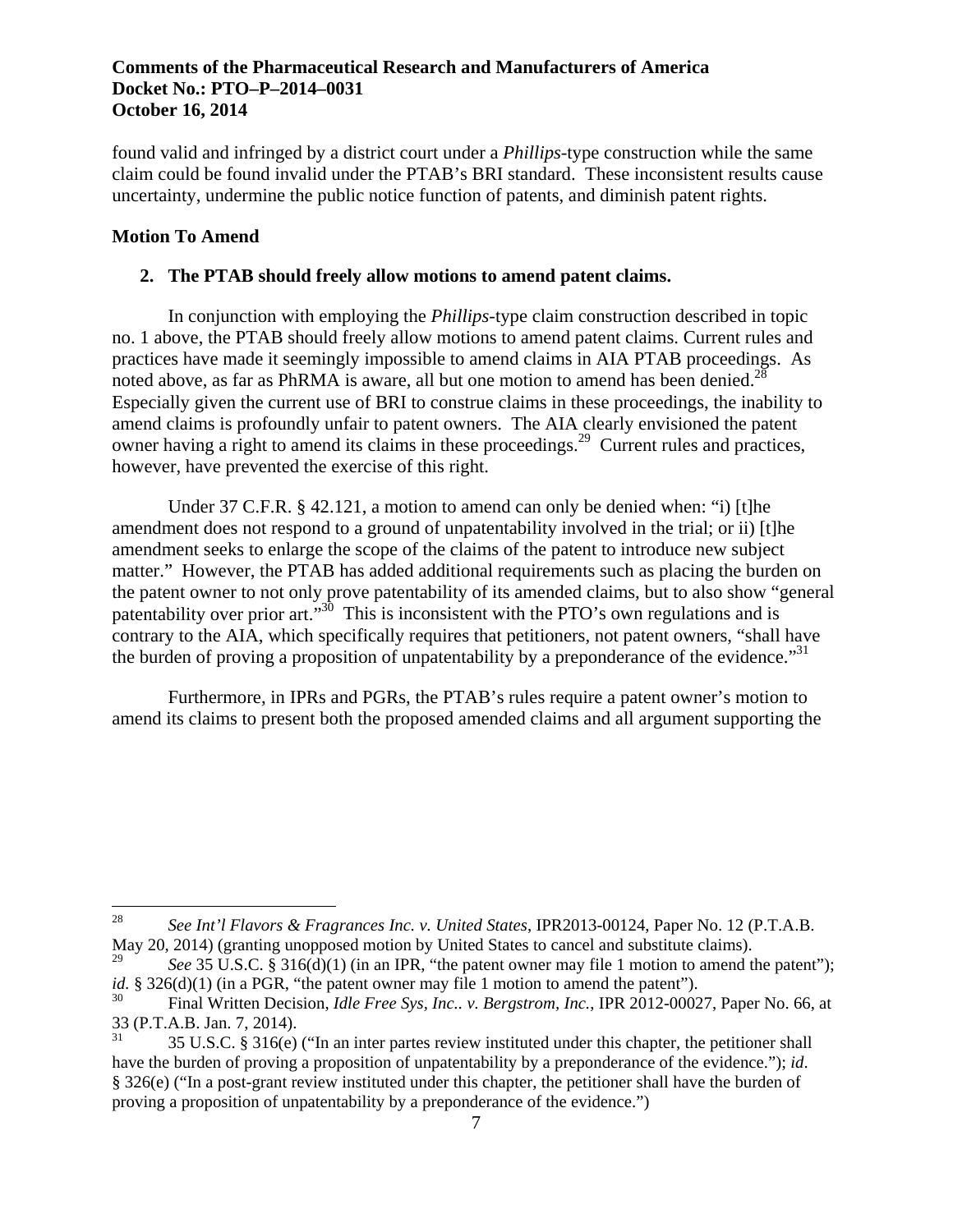motion within 15 pages.<sup>32</sup> The patent owner also usually must file its motion to amend at the same time that it files its Patent Owner's Response.<sup>33</sup> Therefore, the patent owner must put forward all its arguments for patentability without knowing whether the original or amended claims will be reviewed by the PTAB. The PTAB's heightened proof requirements, tight page limitations, and difficult timing, combined with the fact that motions to amend are almost never granted, raise fundamental fairness and due process concerns.

For the reasons discussed above, the PTAB's rules and practices need to be amended such that BRI is no longer used and patent owners are able to freely amend their claims at least once as a matter of right as dictated by the AIA.<sup>34</sup>

#### **Patent Owner Preliminary Response**

 $\overline{a}$ 

# **3. New testimonial evidence should be permitted in a Patent Owner Preliminary Response.**

As discussed in PhRMA's previously submitted comments,<sup>35</sup> and the comments of the Committee of Six Experts,  $36$  the regulations should be revised such that new testimonial evidence should be permitted in a Patent Owner Preliminary Response. Current regulations bar the patent owner from presenting new testimonial evidence in its preliminary response.<sup>37</sup> The petitioner,

See 37 C.F.R. § 42.121(a) (in an IPR, "[a] patent owner may file one motion to amend a patent"); *id.* § 42.221(a) (in a PGR, "[a] patent owner may file one motion to amend a patent"); *id.* § 42.23(b) ("All arguments for the relief requested in a motion must be made in the motion."); *id.*§ 42.24(a)(1)(v) (15-page limit for motions) ; *see also* Paul J. Korniczky & Elias P. Soupos, *Considerations for Using Post-Grant Proceedings to Attack Patent Validity*, LANDSLIDE, September/October 2014, at 34, 37, *available at*  http://www.americanbar.org/publications/landslide/2014-15/september-october/considerations\_using\_ postgrant\_proceedings\_attack\_patent\_validity.html#ref3 ("The burden to prove patentability, coupled with a 15-page limit, significantly limits the ability to amend.").<br> $S^3$  of  $S^2$  of  $S^2$  of  $S^2$  and  $S^3$  and  $S^3$  are  $S^3$  and  $S^3$  are  $S^3$ 

<sup>33</sup>*See* 37 C.F.R. § 42.121(a)(1) (in an IPR, "Unless a due date is provided in a Board order, a motion to amend must be filed no later than the filing of a patent owner response."); *id.* § 42.221(a)(1) (in a PGR "Unless a due date is provided in a Board order, a motion to amend must be filed no later than the filing of a patent owner response.").

<sup>34</sup> See 35 U.S.C. § 316(d)(1) (in an IPR, "the patent owner may file 1 motion to amend the patent"); *id.* §  $326(d)(1)$  (in a PGR, "the patent owner may file 1 motion to amend the patent").

<sup>35</sup>*See* April 2012 PhRMA Comments, n.20 above.

<sup>&</sup>quot;[T]he patent owner should be allowed to include with its preliminary response any evidence offered to rebut the petition, including testimonial evidence." *Comments of the Committee Appointed by the American Bar Association IP Law Section, the American Intellectual Property Law Association, and the Intellectual Property Owners Association on the United States Patent and Trademark Office's Proposed Regulations Relating to Post-Grant Review, Inter Partes Review and the Transitional Program for Covered Business Method Patents Under the Leahy-Smith America Invents Act*, at 3, 6-10 (filed Apr. 9, 2012), *available at* http://www.uspto.gov/aia\_implementation/comment-aba-aipla-ipo.pdf.

<sup>37</sup>*See* 37 C.F.R. § 42.107(c) (patent owner's preliminary response to a petition for inter partes review "shall not present new testimony evidence beyond that already of record"); *id.* § 42.207(c) (patent owner's preliminary response to a petition for post-grant review "shall not present new testimony evidence beyond that already of record").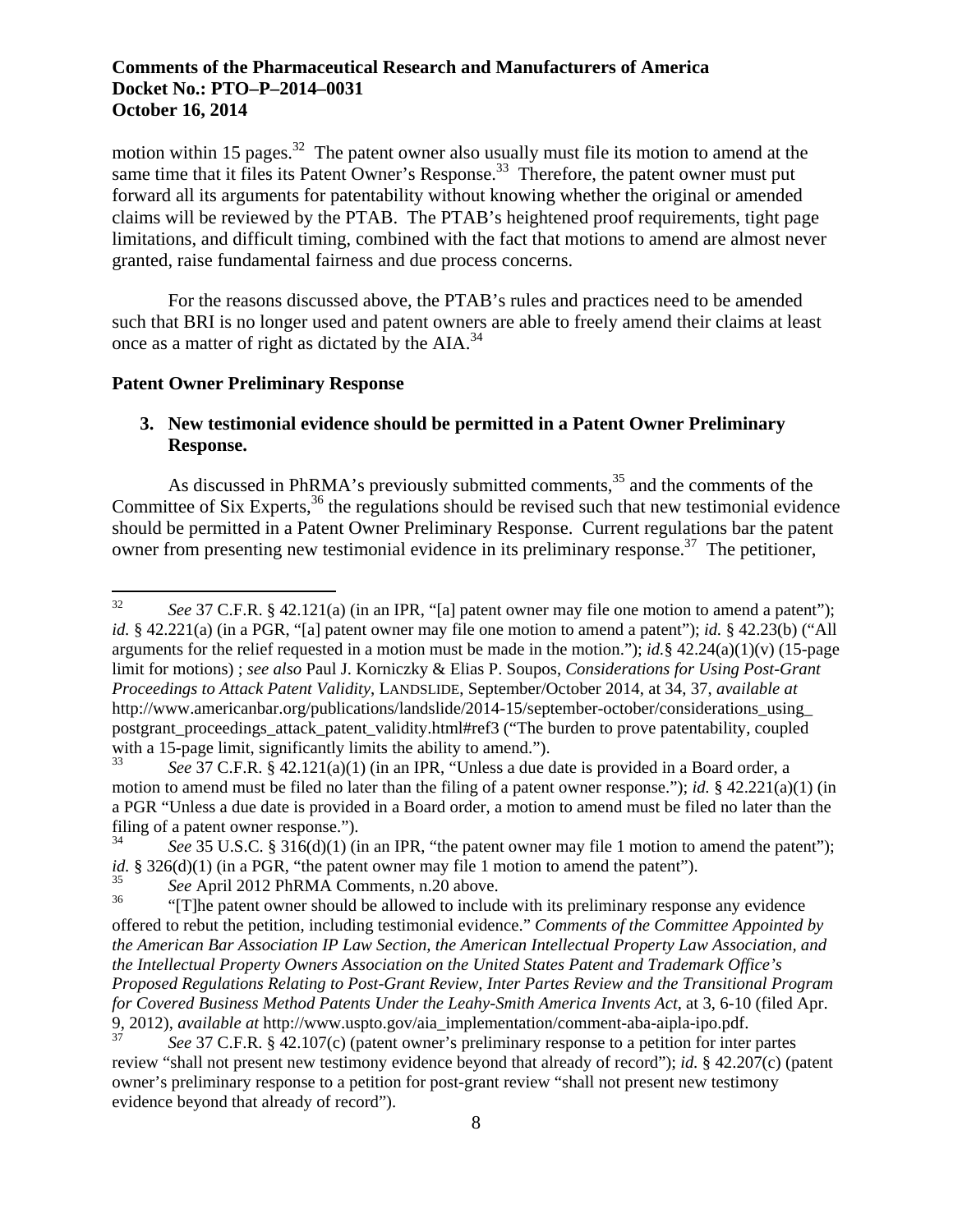however, is not prevented from including such evidence (including expert declarations) in its petition and, in fact, such evidence is often included. This lopsided restriction is not found in the text of the AIA and is fundamentally unfair to the patentee.

Restricting patent owners' use of testimonial evidence could prevent patent owners from fully meeting the AIA's requirement that preliminary responses set forth how a petition has failed to meet the AIA's standards for instituting an IPR or PGR.<sup>38</sup> If patent owners can make that required showing only through testimonial evidence, that information by definition cannot be presented as Congress intended. This incongruity between what the petitioner is allowed to present and what the patent owner is allowed to present raises fairness and due process concerns. Instituting an IPR or PGR based on the petitioner's evidence without comparable evidence from the patent owner unfairly disadvantages the patent owner. Moreover, it also forces the PTO to make a decision on whether to institute a PGR or IPR proceeding without the ability to review all of the available evidence.

before institution, and thus before the twelve- to eighteen-month review period begins.<sup>39</sup> In addition to fairness concerns, allowing patent owners to include testimonial evidence in a Patent Owner Preliminary Response would make evaluating an IPR or PGR institution more efficient. The PTO would be able to consider a more complete record when making an institution decision, which may lead to fewer IPR or PGR institutions, or institutions on a smaller number of claims or issues. The PTO also would be able to consider this additional evidence

## **Obviousness**

 $\overline{a}$ 

# **4. The PTAB should permit discovery of evidence of non-obviousness held by the petitioner.**

The PTAB should permit discovery of evidence of non-obviousness held by the petitioner in all cases. For example, the PTAB should permit discovery of evidence of the commercial success of a petitioner's product that embodies the claimed invention, as well as other objective evidence of non-obviousness. Current PTAB regulations and practices generally require prior authorization before filing discovery motions in IPRs and PGRs, including motions for discovery

<sup>38</sup>*See* 35 U.S.C. § 313 (patent owner's preliminary response must "set[] forth reasons why no inter partes review should be instituted based upon the failure of the petition to meet any requirement of this chapter"); *id.* § 323 (patent owner's preliminary response must "set[] forth reasons why no post-grant review should be instituted based upon the failure of the petition to meet any requirement of this chapter").

See 35 U.S.C. § 316(a)(11) ("requiring that the final determination in an inter partes review be issued not later than 1 year after the date on which the Director notices the institution of a review under this chapter, except that the Director may, for good cause shown, extend the 1-year period by not more than 6 months"); *id*. § 326(a)(11) ("requiring that the final determination in any post-grant review be issued not later than 1 year after the date on which the Director notices the institution of a proceeding under this chapter, except that the Director may, for good cause shown, extend the 1-year period by not more than 6 months").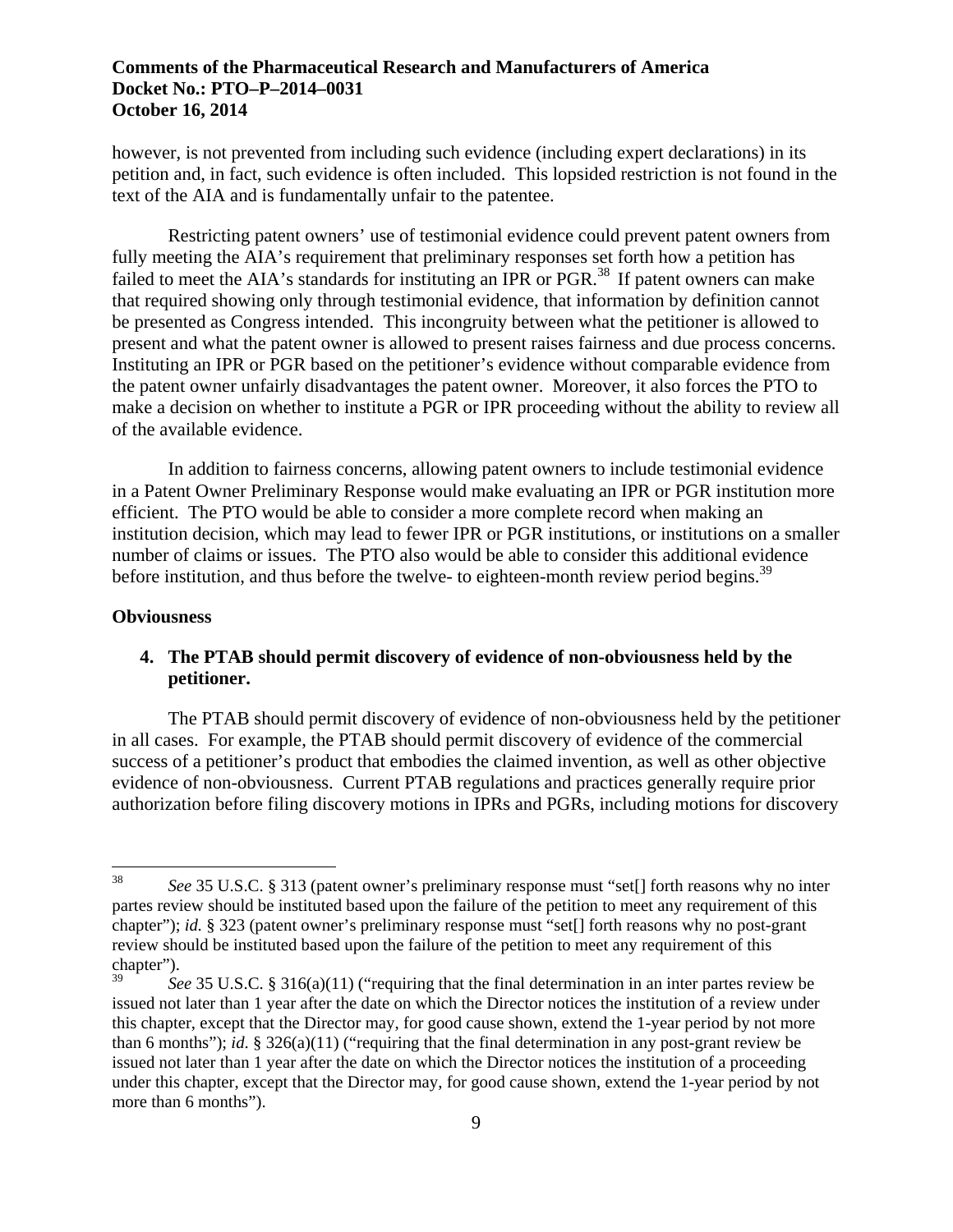of information regarding secondary considerations of non-obviousness.40 These motions have been frequently denied. However, such discovery relating to non-obviousness is "necessary in the interests of justice," as required by the AIA. $4^{\frac{1}{1}}$  If such evidence exists, fairness and due process support allowing the patent owner to more freely discover this information and use it in the proceedings in order to present a balanced case.

# **Real Party in Interest**

 $\overline{a}$ 

## **5. The patent owner should be permitted to discover the real party in interest.**

apply. $43$ The institution, stay, and estoppel provisions of the AIA depend on knowing the identity of the petitioner or real party in interest.42 Patent owners should be able to freely discover the real party in interest at any time during a trial in order to discern whether such AIA provisions

42  $43$ <sup>42</sup>*See* 35 U.S.C. § 315(a)(1) ("An inter partes review may not be instituted if, before the date on which the petition for such a review is filed, the petitioner or real party in interest filed a civil action challenging the validity of a claim of the patent."); *id.* § 325(a)(1) (same for PGR); *id.* § 315(a)(2) ("If the petitioner or real party in interest files a civil action challenging the validity of a claim of the patent on or after the date on which the petitioner files a petition for inter partes review of the patent, that civil action shall be automatically stayed" until the patent owner moves to lift the stay, files an infringement action or counterclaim, or moves to dismiss); *id.* § 325(a)(2) (same for PGR); *id.* § 315(b) ("An inter partes review may not be instituted if the petition requesting the proceeding is filed more than 1 year after the date on which the petitioner, real party in interest, or privy of the petitioner is served with a complaint alleging infringement of the patent."); *id.* § 315(e) (In an IPR resulting in a final written decision, "[t]he petitioner . . . or the real party in interest or privy of the petitioner, may not request or maintain a proceeding before the Office with respect to that claim on any ground that the petitioner raised or reasonably could have raised during that inter partes review," and "may not assert either in a civil action . . . or in a proceeding before the International Trade Commission . . . that the claim is invalid on any ground that the petitioner raised or reasonably could have raised during that inter partes review."); *id.* § 325(e) (same for PGR).

In contrast to the PTO's proposed "attributable owner" rules, discovery of the real party in interest for purposes of applying provisions of the AIA is less likely to create overbreadth, undue burden, or other unfairness concerns for patentees. *See* 79 Fed. Reg. 4105-4121 (Jan. 24, 2014).

<sup>40</sup>*See* 37 C.F.R. § 42.51(b) (for non-"routine" discovery, "[t]he parties may agree to additional discovery between themselves," but [w]here the parties fail to agree, a party may move for additional discovery."); *id.* § 42.20(b) ("A motion will not be entered without Board authorization."); Decision, *Garmin Int'l Inc. v. Cuozzo Speed Technologies, LLC*, IPR 2012-00001, Paper No. 26 (P.T.A.B. Mar. 5, 2013) (denying motion for additional discovery regarding secondary considerations of non-obviousness, and listing factors to consider when moving for such additional discovery).

<sup>41 35</sup> U.S.C. § 316(a)(5)(B) (for IPRs, "[t]he Director shall prescribe regulations . . . setting forth standards and procedures for discovery of relevant evidence, including that such discovery shall be limited to . . . what is otherwise necessary in the interest of justice."); *see also id.* § 326(a)(5) (for PGRs, "[t]he Director shall prescribe regulations . . . setting forth standards and procedures for discovery of relevant evidence, including that such discovery shall be limited to evidence directly related to factual assertions advanced by either party in the proceeding.").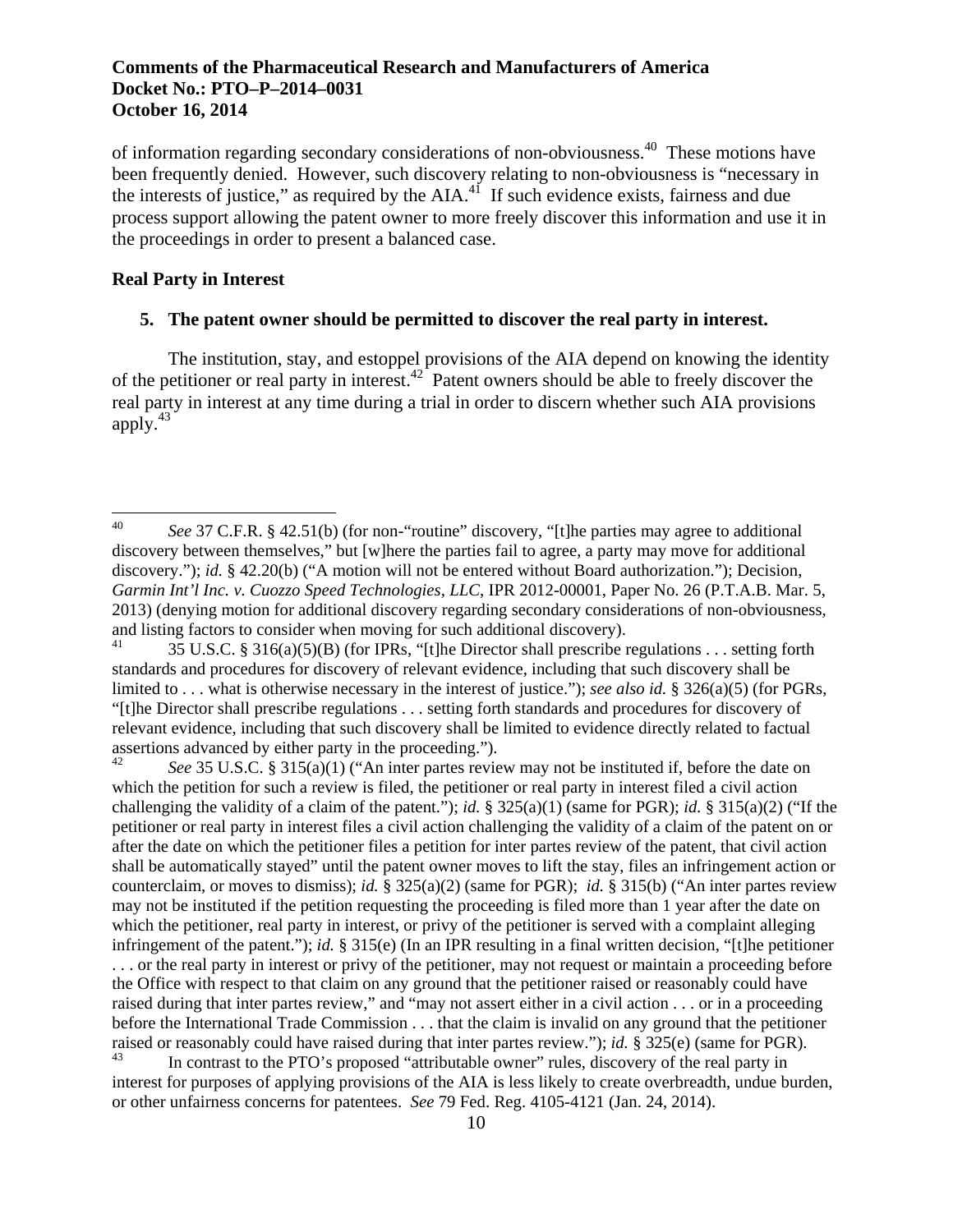#### **Additional Discovery**

### **6. The patent owner should be permitted additional discovery.**

As discussed in topic nos. 4 and 5 above, the patent owner should be permitted routine discovery of at least objective evidence of non-obviousness and the real party in interest.

### **Multiple Proceedings**

 $\overline{a}$ 

# **7, 8, 9, 10, 11, 12, 13. Multiple proceedings before the PTO involving the same patent should be coordinated.**

The PTAB's trial proceedings should be revised such that patent owners have predictable property rights which are not subject to unnecessarily duplicative proceedings. The proposals below would increase certainty for patent holders to warrant the heavy investments that are often made in the patented inventions.

"stay, transfer, consolidation, or termination of any such matter or proceeding" before the PTO.<sup>44</sup> To increase fairness to patent owners while also allowing the PTO to review issued patents, the PTAB rules should be amended to provide that, if a patent is put into a reexamination or reissue proceeding before an IPR or PGR is instituted, the IPR or PGR should not be instituted, and the reexamination or reissue proceeding should proceed. The AIA specifically provides that in such situations, the Director has the discretion to provide for the Allowing patent owners to proceed with prosecution in reexamination or reissue proceedings would still allow the PTO to consider any new issues raised by a filed IPR or PGR petition that was not instituted, while saving petitioners from estoppel preclusion and substantial fees.<sup>45</sup> This would alleviate due process concerns by providing patent owners the opportunity to participate

<sup>44</sup>*See* 35 U.S.C. § 315(d) ("[D]uring the pendency of an inter partes review, if another proceeding or matter involving the patent is before the Office, the Director may determine the manner in which the inter partes review or other proceeding or matter may proceed, including providing for stay, transfer, consolidation, or termination of any such matter or proceeding."); *id.* § 325(d) ("[D]uring the pendency of any post-grant review under this chapter, if another proceeding or matter involving the patent is before the Office, the Director may determine the manner in which the post-grant review or other proceeding or matter may proceed, including providing for the stay, transfer, consolidation, or termination of any such matter or proceeding.").

<sup>45</sup> For example, the petitioner would save attorney's fees associated with the IPR or PGR as well as being able to get a refund of post-institution fees. *See* USPTO, *Setting and Adjusting Patent Fees*, 78 Fed. Reg. 4212, 4233, 4235 (Jan. 18, 2013) ("The Office also chooses to return fees for post-institution services should a review not be instituted. . . . [The] *inter partes* review post-institution fee . . . would be returned to the petitioner if the Office does not institute a review. . . . [The] post-grant review postinstitution fee . . . would be returned to the petitioner if the Office does not institute a review."); Patent Review Processing System (PRPS), Frequently Asked Questions, FAQ E7, *available at*  http://www.uspto.gov/ip/boards/bpai/prps.jsp ("If I filed an *inter partes* review petition on or after March 19, 2013, may I request a refund of the post-institution fee paid if the Board decides not to institute a review? Yes, in such a situation, the petitioner may file in PRPS a request for a refund of any postinstitution fee paid.").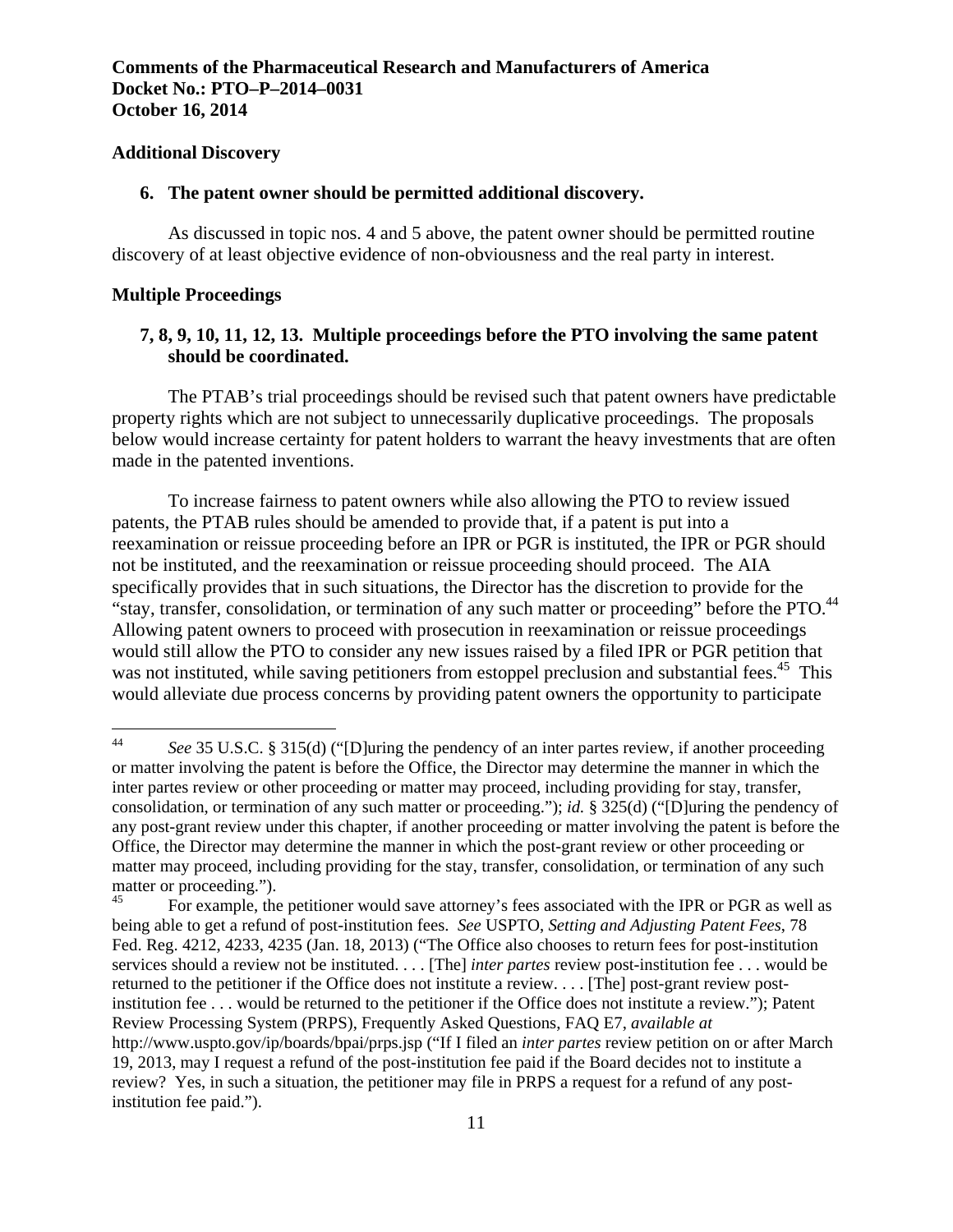in less costly proceedings in which their claims may be freely amended while preserving petitioners' rights to later challenge any resulting patent claims.

Another proposal to reduce harassment of patent owners would be to include a rule that carries out the intent of the AIA to take into account the existence of other proceedings and the prior consideration of issues.<sup>46</sup> If the same or substantially the same prior art or arguments that were considered in a previous examination, IPR, PGR, reexamination proceeding, reissue proceeding, or petition therefor, are presented in a petition for an AIA trial proceeding, then the petition should be rejected. The patent owner should not have to expend its resources fighting over the same or substantially the same prior art or arguments.

Furthermore, in many cases, fairness and efficiency concerns would suggest that a review not be instituted. The AIA provides the Director with the discretion to decide not to institute an IPR or PGR. $47$  In addition, one of the purposes of the AIA was to "streamline the current 'inter partes' system so that it will be a more efficient alternative to litigation."48 However, it has been reported that the majority of patents subject to an IPR also have been asserted in district court litigation.<sup>49</sup> The PTAB thus should disfavor instituting an IPR or PGR for a patent that is already being challenged in a district court case, especially if the district court has already construed the patent claims or if the district court has already ruled in favor of the patent owner.

### **Extension of 1 Year Period To Issue Final Determination**

 $\overline{a}$ 

## **14. The 1-year period for the PTAB to issue a final determination in an AIA trial should be liberally extended.**

The 1-year period for the PTAB to issue a final determination in a trial proceeding should be extended by an additional 6 months, as permitted by the AIA, when required by due process

<sup>46</sup>*See* 35 U.S.C. § 325(d) ("In determining whether to institute or order a proceeding under this chapter [PGR], chapter 30, or chapter 31 [IPR], the Director may take into account whether, and reject the petition or request because, the same or substantially the same prior art or arguments previously were presented to the Office.").

<sup>47</sup>*See* 35 U.S.C. § 314(a) ("The Director may not authorize an inter partes review to be instituted unless . . ."); *id.* § 324(a) ("The Director may not authorize a post-grant review to be instituted unless  $\ldots$ ").

<sup>49</sup> 48 157 Cong. Rec. S1348, S1350 (daily ed. Mar. 8, 2011) (statement of Sen. Patrick Leahy).

<sup>49</sup>*See* RPX Corporation, *2013 NPE Litigation Report*, at 41 (Charts 63 and 64), *available at*  http://www.rpxcorp.com/wp-content/uploads/2014/01/RPX-2013-NPE-Litigation-Report.pdf; *see also*  Paul J. Korniczky & Elias P. Soupos, *Considerations for Using Post-Grant Proceedings to Attack Patent Validity*, LANDSLIDE, September/October 2014, at 34, 35, *available at* http://www.americanbar.org/ publications/landslide/2014-15/september-october/considerations\_using\_postgrant\_proceedings\_attack\_ patent\_validity.html#ref3 (citing PTO statistics that 80-90% of petitions are also in litigation in district courts).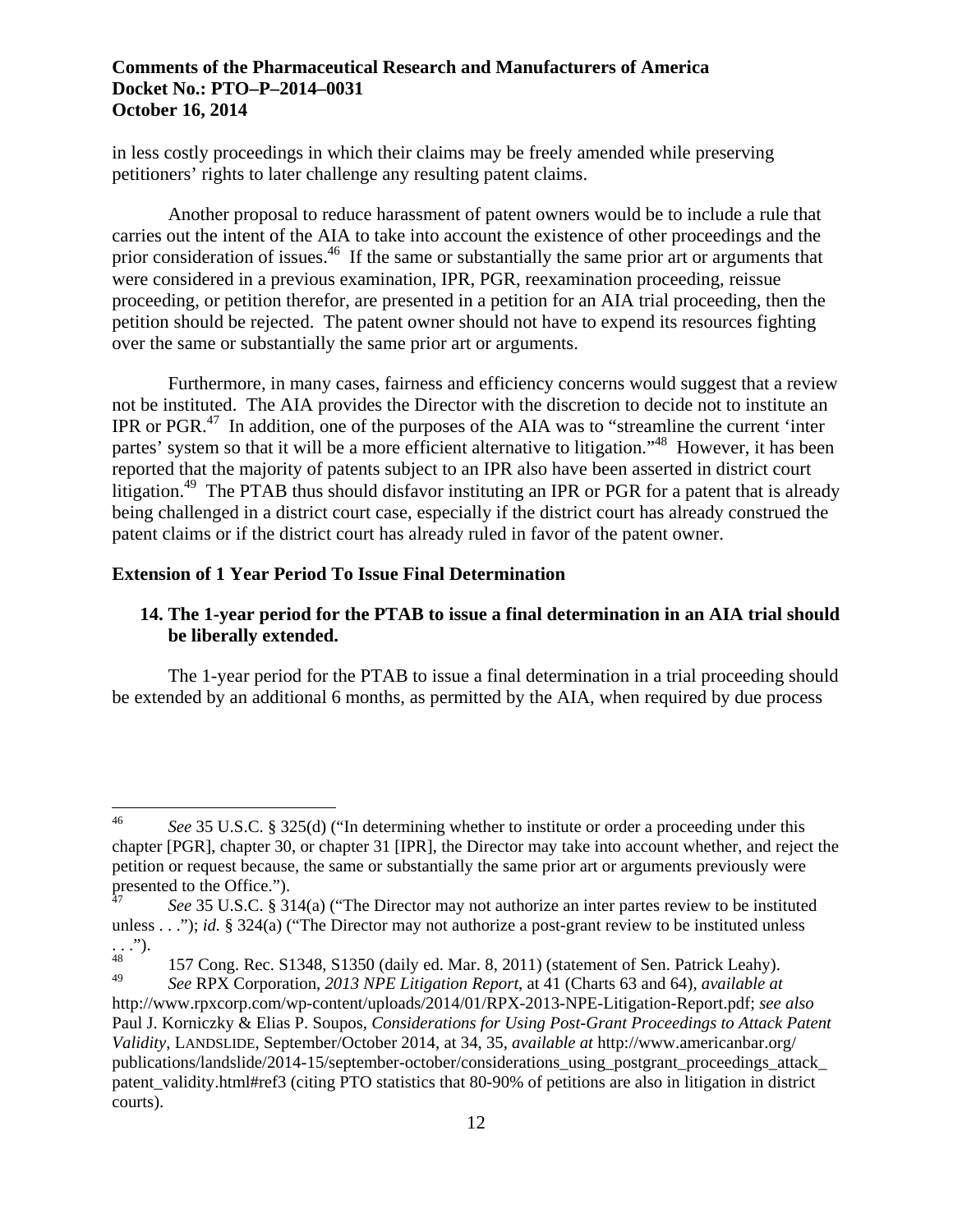rather than within 18 months, is not as important as providing sufficient due process protections. and the interests of justice.<sup>50</sup> For example, the 1-year period could be extended where discovery of objective considerations of non-obviousness is needed or in situations in which more time is needed to consider amended claims. Finishing a PTAB AIA trial proceeding within 12 months,

### **Oral Hearing**

#### **15, 16. Live testimony should be permitted at the oral hearing.**

Where issues of credibility arise, live testimony and cross-examination of key witnesses at the oral hearing would aid the PTAB in making such credibility determinations and should be allowed as a matter of right. This would also address fairness and due process concerns that arise due to the inability of parties dissatisfied with a PTAB decision in an IPR or PGR to supplement the record with additional evidence and witness testimony on appeal.

#### **General**

 $\overline{a}$ 

# **17. a. The PTAB panel that conducts an AIA Review should not also institute that review.**

the rules for IPRs and  $PGRs$ ,<sup>51</sup> and to determine whether to institute an IPR or PGR.<sup>52</sup> In order to comply with the AIA, and to remove the potential for bias and improper burden shifting, the PTAB panel that conducts an AIA Review should not also have instituted that review. The AIA provides that it is the responsibility of the Director of the PTO to establish Separately, the AIA also enumerates the duties of the PTAB, which do not include instituting IPRs or PGRs.53 For IPRs and PGRs, the PTAB's duties are specified as "conduct[ing] inter partes reviews and post-grant reviews pursuant to chapters 31 [Inter Partes Review] and 32

<sup>50</sup>*See* 35 U.S.C. § 316(a)(11) ("requiring that the final determination in an inter partes review be issued not later than 1 year after the date on which the Director notices the institution of a review under this chapter, except that the Director may, for good cause shown, extend the 1-year period by not more than 6 months"); *id*. § 326(a)(11) ("requiring that the final determination in any post-grant review be issued not later than 1 year after the date on which the Director notices the institution of a proceeding under this chapter, except that the Director may, for good cause shown, extend the 1-year period by not more than 6 months").

<sup>51</sup>*See* 35 U.S.C. § 316(a) ("Conduct of inter partes review (a) Regulations.—The Director shall prescribe regulations— . . ."); *id.* § 326(a)("Conduct of post-grant review (a) Regulations.—The Director shall prescribe regulations— . . .").

<sup>52</sup>*See* 35 U.S.C. § 314(b) ("[t]he Director shall determine whether to institute an inter partes review"); *id.* § 324(c)("[t]he Director shall determine whether to institute a post-grant review").

<sup>53</sup> Leahy-Smith America Invents Act, Pub. L. No. 112-29, § 7, 125 Stat. 284, 313 (2011) (amending 35 U.S.C. § 6); 35 U.S.C. § 6(b) (as amended) ("Duties.—The Patent Trial and Appeal Board shall—(1) on written appeal of an applicant, review adverse decisions of examiners upon applications for patents pursuant to section 134(a); (2) review appeals of reexaminations pursuant to section 134(b); (3) conduct derivation proceedings pursuant to section 135; and (4) conduct inter partes reviews and post-grant reviews pursuant to chapters 31 [Inter Partes Review] and 32 [Post-Grant Review].").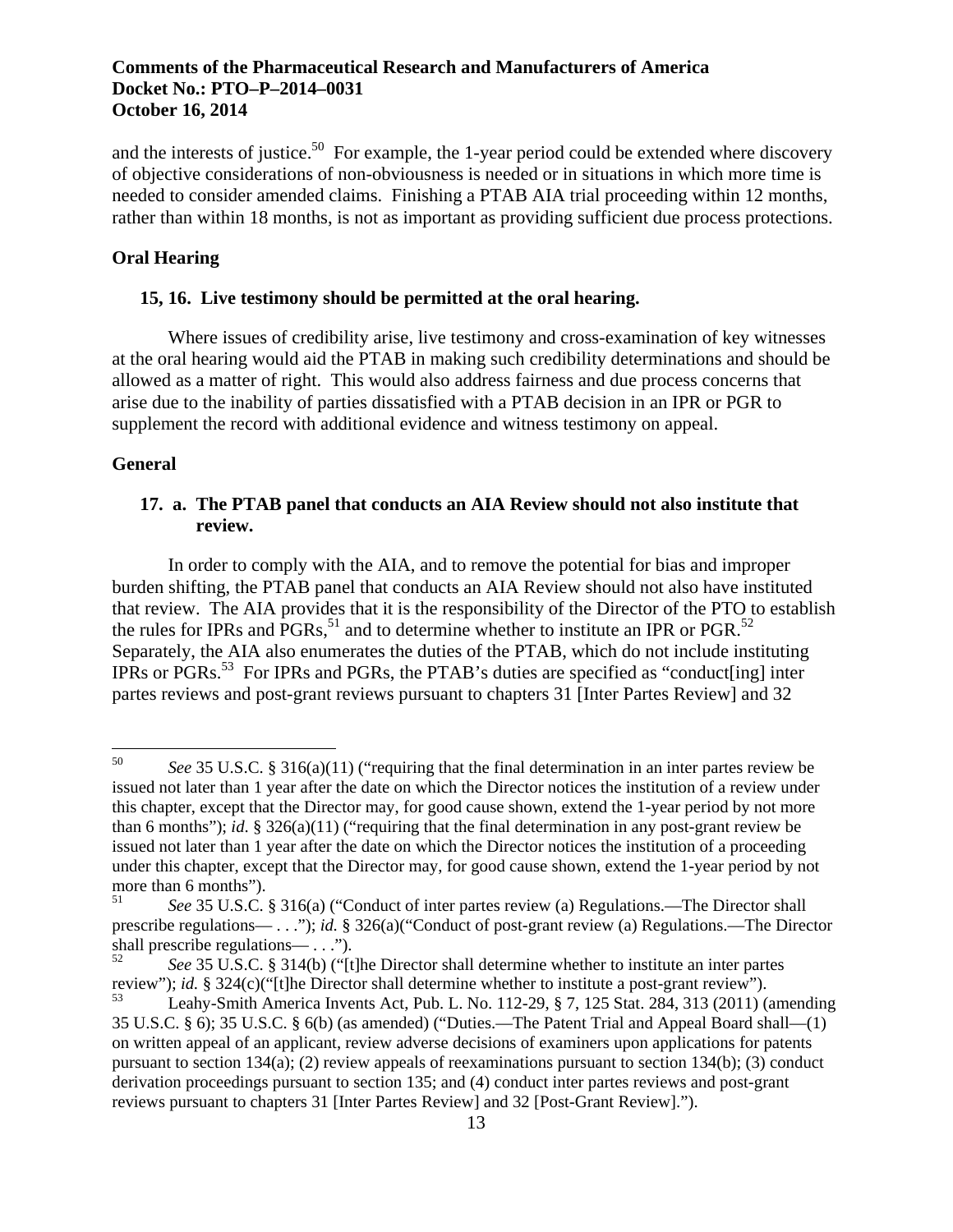[Post-Grant Review]."54 In Chapters 31 and 32, the PTAB's duties similarly are limited to "in accordance with section 6, conduct [ing] each . . . review instituted under this chapter."<sup>55</sup> The AIA thus separates the responsibility for instituting an IPR or PGR from the responsibility for conducting an instituted IPR or PGR. The PTAB's role under the AIA is specifically limited to "conduct[ing]" a review that was already "instituted."

petitioner "prov[es] a proposition of unpatentability by a preponderance of the evidence."<sup>58</sup> Separating the decision to institute on IPR or PGR from the PTAB's decision on the merits would increase patent owners' due process protections, reduce perceptions of bias, and more fully meet the requirements of the AIA. For example, separating institution decisions from the PTAB's merits decisions would emphasize that the standard for instituting an IPR or PGR is different from the standard for finding a claim invalid in these proceedings. An IPR cannot be instituted unless the petition and any patent owner response "shows that there is a reasonable likelihood that the petitioner would prevail with respect to at least 1 of the claims challenged in the petition."56 A PGR cannot be instituted unless the petition, if not rebutted, "would demonstrate that it is more likely than not that at least 1 of the claims challenged in the petition is unpatentable."<sup>57</sup> However, a claim cannot be found invalid in an IPR or PGR unless the Using not only a PTAB panel, but the same PTAB panel, both to institute a review and to rule on the merits can blur the distinction between the threshold standard for institution and the higher standard for a determination on the merits. This is contrary to the requirements of the AIA and is unfair to the patent owner.

If the PTAB panel that conducts an IPR or PGR did not also institute the IPR or PGR, it would minimize the appearance of potential bias, which may be suggested by the high percentage of claims that have been found unpatentable in IPRs. This high percentage may be a by-product of a PTAB panel deciding whether to institute a review, and then the same panel confirming its institution decision when ruling on the merits.

Having the same PTAB panel institute and conduct an IPR or PGR could also result in the panel improperly shifting the burden to the patent owners to show the validity of their patents

<sup>54 35</sup> U.S.C. § 6(b)(4) ("The Patent Trial and Appeal Board shall . . . conduct inter partes reviews and post-grant reviews pursuant to chapters 31 [Inter Partes Review] and 32 [Post-Grant Review].")

<sup>55</sup>*See* 35 U.S.C. § 316(c) ("The Patent Trial and Appeal Board shall, in accordance with section 6, conduct each inter partes review instituted under this chapter."); *id*. § 326(c) ("The Patent Trial and Appeal Board shall, in accordance with section 6, conduct each post-grant review instituted under this chapter.").

<sup>56 35</sup> U.S.C. § 314(a); *see also* 37 C.F.R. § 42.108(c) ("Inter partes review shall not be instituted for a ground of unpatentability unless the Board decides that the petition supporting the ground would demonstrate that there is a reasonable likelihood that at least one of the claims challenged in the petition is unpatentable.").

<sup>57 35</sup> U.S.C. § 324(a); *see also* 37 C.F.R. § 42.208(c) ("Post-grant review shall not be instituted for a ground of unpatentability, unless the Board decides that the petition supporting the ground would, if unrebutted, demonstrate that it is more likely than not that at least one of the claims challenged in the petition is unpatentable.").

<sup>58 35</sup> U.S.C. § 316(e); *id*. § 326(e).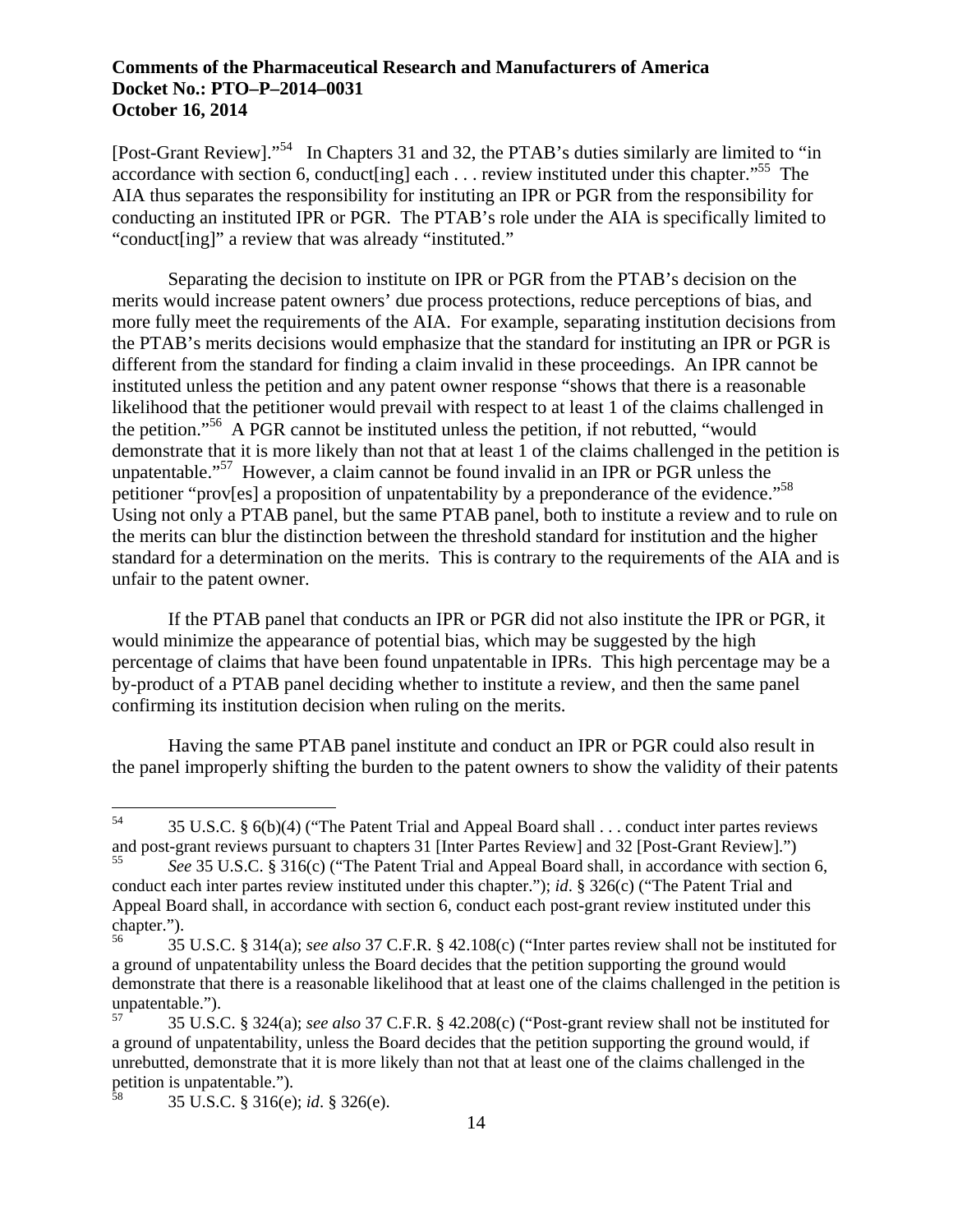once a review is instituted. This is contrary to the AIA, which requires petitioners to "bear the burden of proving that a patent is invalid by a preponderance of the evidence."59 Having institution decisions made independently of the PTAB panel that instituted the IPR or PGR would address these fairness and impartiality concerns and more appropriately fulfill the requirements of the AIA.

# **b. Either the petitioner's reply should not present new evidence, or the patent owner should be allowed to respond to any new evidence presented in the petitioner's reply.**

limited "observations" to call particular cross-examination testimony to the PTAB's attention.<sup>61</sup> To ensure fairness, either the petitioner should not be able to introduce new evidence in its reply to the patent owner's response, or the patent owner should have the right to fully respond to that new evidence in a sur-reply. Current PTAB rules and practices allow the petitioner to file a declaration with its reply, and also allow the patent owner subsequently to  $\frac{1}{2}$  cross-examine the declarant.<sup>60</sup> The PTAB then may authorize the patent owner to file very Instead, the patent owner should be allowed to submit a sur-reply further describing the relevance of this cross-examination testimony, as well as responding to any exhibits or other new information in the petitioner's reply. This would address due process concerns by reducing limitations on the patent owner's opportunity to be heard.

# **c. The PTAB proceedings should be structured to ensure fairness to the patent owner.**

PhRMA's earlier comments to the PTAB's proposed rules highlighted concerns about the PTAB's proposed timing of different filings.<sup>62</sup> For example, PhRMA's prior comments discuss how the patent owner should be assured at least three months of discovery after institution of an AIA proceeding and an additional month to file its response. While the default rule for the filing

 $\overline{a}$ 59 H.R. Rep. No. 112-98, pt. 1, at 46-48 (2011); *see also* 35 U.S.C. § 316(e) ("In an inter partes review instituted under this chapter, the petitioner shall have the burden of proving a proposition of unpatentability by a preponderance of the evidence."); 35 U.S.C.  $\S 326(e)$  ("In a post-grant review instituted under this chapter, the petitioner shall have the burden of proving a proposition of unpatentability by a preponderance of the evidence.")

<sup>60</sup>*Office Patent Trial Practice Guide*, 77 Fed. Reg. 48,756, 48,757-48,758 (Aug. 14, 2012) ("after the petitioner has filed a reply to the patent owner's response . . . , the patent owner may depose the petitioner's declarants").

Id. at 48,767-48,768 ("In the event that cross-examination occurs after a party has filed its last substantive paper on an issue, such cross-examination may result in testimony that should be called to the Board's attention . . . . The Board may authorize the filing of observations to identify such testimony . . . . Each observation should be in the following form: In exhibit \_\_, on page \_\_, lines \_\_, the witness testified . This testimony is relevant to the con page of . The testimony is relevant because . The entire

observation should not exceed one short paragraph.").

<sup>62</sup>*See* April 2012 PhRMA Comments, n.20 above.